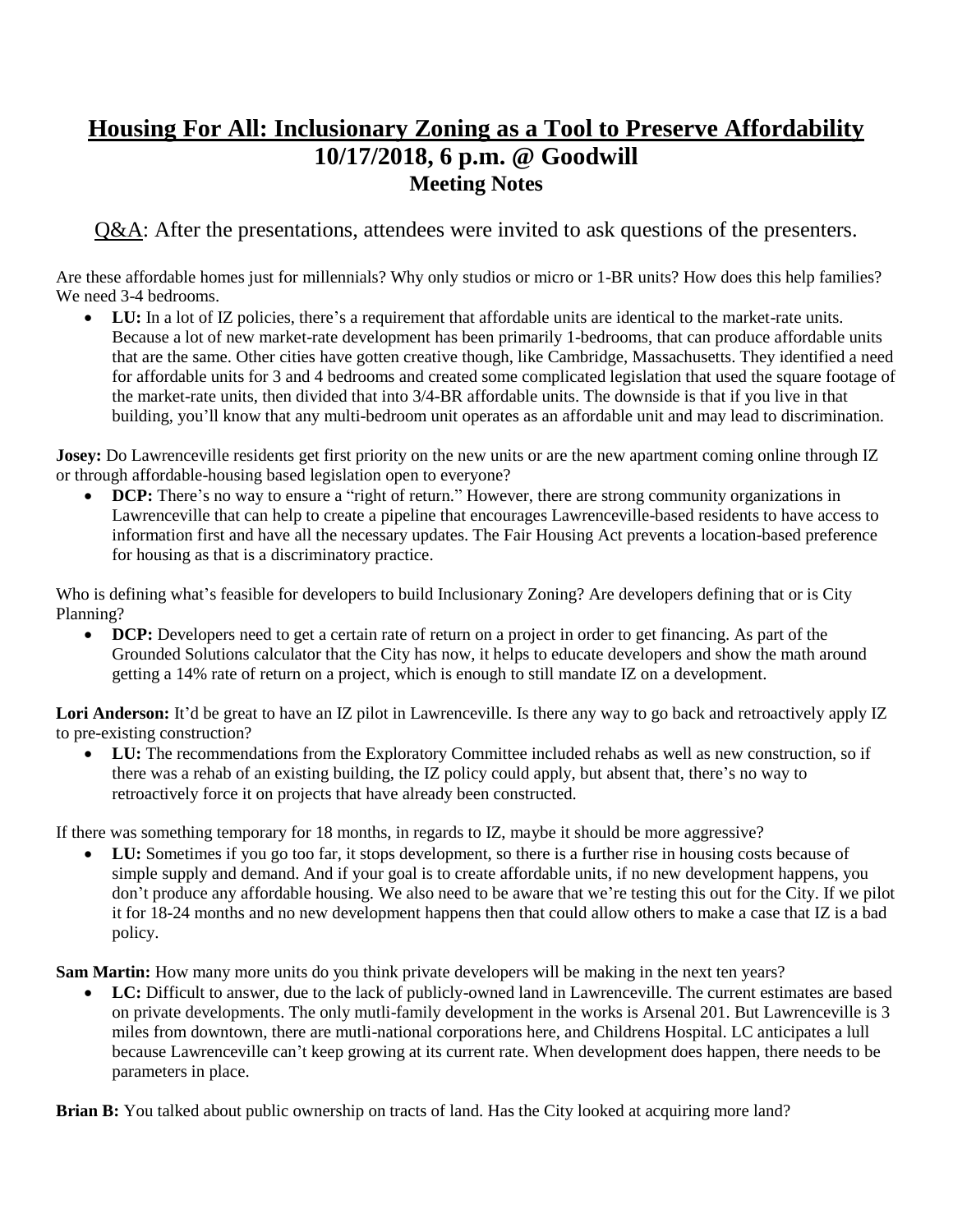**LC:** We are not aware of the city acquiring anything in the neighborhood. There was a time when the city was laser-focused on development in Lawrenceville. Today, Hazelwood, Homewood, Larimer have gotten more focus. There is less public investment happening now in the neighborhood.

**Frank Machi**: Stanton Heights is in the middle of Lawrenceville and Morningside. Home prices there used to be a lot higher than Lawrenceville, but a boatload of people realized a convenient walkable neighborhood is better. What we need is a mixed income neighborhood for harmony and balance, and what's being discussed is good for that.

**Michael Linn:** Earlier you said "too white." What does that mean? Did Barack Obama make that term? I looked it up.

LU: We did not say "too white." We said the amount of white people in the neighborhood is increasing, both proportionally and in terms of actual numbers. And at the same time, the neighborhood has lost black folks and people of color.

**Gary Schmotzer:** The neighborhood is changing and nobody knows how to put the brakes on it. How do we stop investing from other markets that puts out people who cannot afford to do the same thing? Nobody has any kind of answers on how to stop it. IZ does not prevent outside investors from coming in and buying and doubling their income. If we prevent that, it will solve everything else.

That's something to focus on for single family homes. IZ only kicks in for larger developments.

*Additional questions were collected in writing and will be answered on LU's website: [www.LUnited.org.](http://www.lunited.org/)* 

## Discussion Questions: Attendees were asked to answer three questions at their tables.

#### **Question 1: Based on what you heard tonight, what do you see as the opportunities and challenges about an IZ in Lawrenceville?**

Break – out Group 1.

- Opportunity: More affordable units
- Challenge: Scaring away development; cannot impose too severe of requirements.
- Opportunity: Provide valuable amenities to Residents: schools, food access, transit, walkability

#### Break – out Group 2.

Opportunity:

When working together, listening to one another.

Challenges:

- What if the IPOD was geared towards keeping Lawrenceville elderly residents in the 'hood.
- Focus is only on the big buildings, we need to focus on small.
- Are there more big buildings going up?
- People will sit on them until the 18 months are up. How do we make sure people don't wait until the 18 months are up?
- How do we keep the neighborhood diverse, not just for millennials?

#### Break – out Group 3.

- Affordability for seniors/fixed income. Their whole support network is here.
- Why are we assuming developers will be scared off by more aggressive numbers? Can we get a better unstanding of current vacant units?
- Equitable distribution of the affordable units.

#### Break – out Group 4.

- Help with Gentrification, and keep people of color in neighborhood.
- Takes time to create properties & housing prices will go up.
- Stop supply and demand. Many people want to come to the neighborhood, how do you get original makeup of Lawrenceville?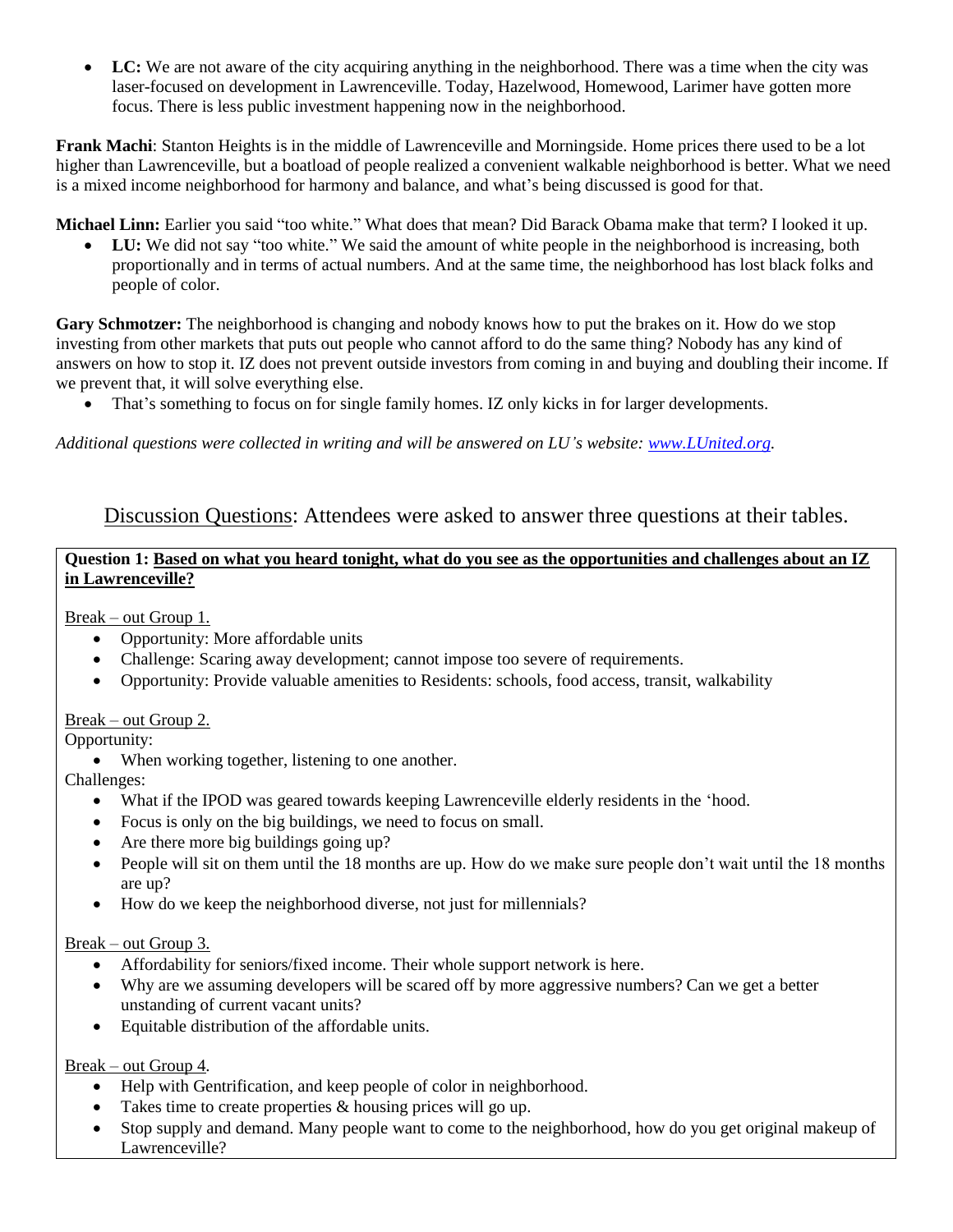#### • Are we too late? BIGGEST CONCERN

### Break – out Group 5.

Challenge:

- Doesn't address the single family market & flippers.
- Doesn't prevent wealthy people from coming into Lawrenceville and buying large swaths of property, redeveloping, flipping and selling @ major profit (capitalism!)
- Preventing people from "gaming" the system through segmentalization of the development size.
- How is this enforced? Resources where do they come from?

Opportunity:

- Put some "breaks" on the overheated market.
- Imposing an increase in  $%$  of off site.

#### Break – out Group 6.

- Developers have a right to decide what to do with their money.
- We could potentially lose development.
- Elderly, disabled, and veterans should get priority (inclusionary zoning could be a tool to help keep vulnerable people in their community)

#### **Question 2: What should the goals of an IZ program in Lawrenceville be? How should we measure success?**

Break – out Group 1.

- Don't know enough about numbers to define precise housing goal.
- More socioeconomically representative picture of Pittsburgh in Lawrenceville.
- Avoid concentrated poverty balance is important.
- Avoiding displacement of long-time residents: existing network of families, institutions they rely upon.
- Diversity, inclusion, harmony: age, income, background, etc.

#### Break – out Group 2.

- Keeping with architectural design, preserving the history.
- Incentivizing building family units.
- City workers need to afford to live here.

Success:

- Diversity
- Single parent families units.
- Timeless affordable housing never coming offline.
- 15% of our community is affordable housing.

#### Break – out Group 3.

- SENIORS
- Local residents/long term residents being the beneficiaries.
- Maintaining the fabric of the community.
- Family/variety of units.
- Community buy-in outside of the advocates.

#### Break – out Group 4.

- Large mix of income demographics all living in Lawrenceville.
- Trying to get more community investment: more families, people living here long term.

#### Break – out Group 5.

Goals:

No distinction in market vs. affordable units size and quality (no "income badges")